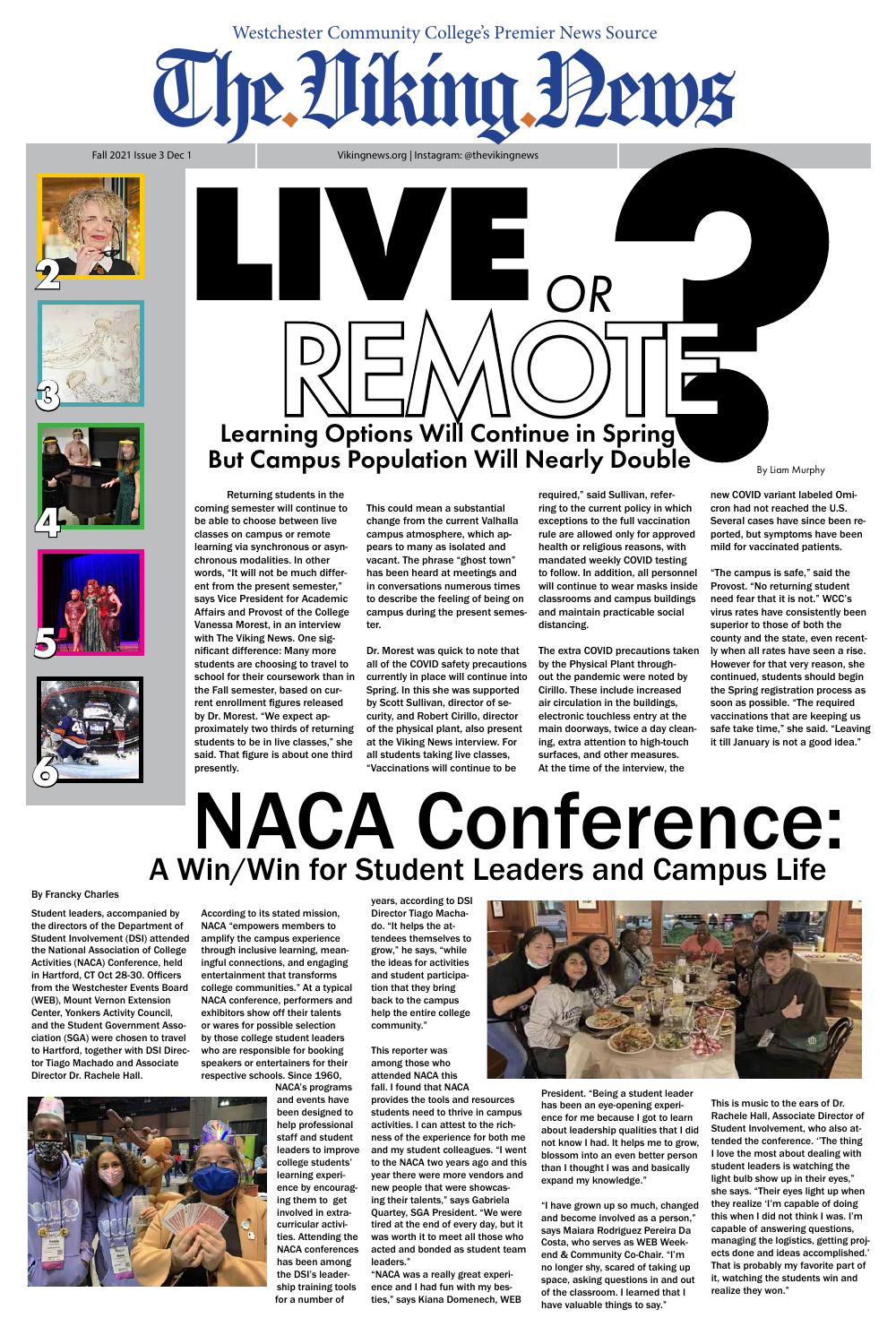## News Briefs

#### Mt. Vernon Celebrates Thanksgiving

As announced by WCC's Pandemic Response Team (PRT) on Dec 1, COVID infection percentages have been reversing their previous favorable numbers. For New York State, the rate of infection has increased from 2.9% to 4.0%; for Westchester County, from 1.7% to 2.6%; and for WCC, from 0% to 0.9%. On the bright side, double vaccinations are up to 81% in the state and 84% in the college. When just single-dose vaccinations are measured for WCC, the rate is 96%.

The Mount Vernon Activities Club (MVAC) had its Thanksgiving feast on Thursday November 18, 2021 at the Mount Vernon Extension Center. Gabriella Quartey, president of the club, said, "Thanksgiving with MVAC was a success. Quite a number of students showed up to eat with us and were very engaging. Our advisors were also in attendance. Everyone had fun and had a good time with us."

President Belinda S. Miles joined Department of Student Involvement leaders and students on Monday afternoon Nov 22 in giving away turkeys to WCC students. An unidentified film student who was one of those on the receiving end of the college giveaway, described the scene to The Viking News: "They set up a long table behind the Tech Center so cars could drive by and they could hand the turkeys to them. I told my classmates about it and many of them went to the table to get their turkeys. They were also giving away a gift card so you could buy the side dishes for a Thanksgiving dinner. It was good."

NEWS

At the college, Fox works as the liaison between the school and the Collegium for Lifelong Learning. The Collegium is a member organization supported by WCC that offers classes to retirees and other senior citizens. Courses are taught on a volunteer basis by WCC faculty as well as by other experts. Collegium is located in the Knollwood Center, a small building in the southern part of

the campus opposite the Virginia Marx Children's Center.

Fox's mother had been an actress and singer. Nevertheless, she is modest about her start in theater,

explaining that it was almost accidental. "I walked into a free workshop for playwrights and that was it. I was hooked." The founding of Theatre Revolution came later when she and a group of theater friends conceived the idea behind it: to do live performances at a different location each time in order to help that location promote themselves as well as the writer, actor, director, and whoever else was involved. "The idea

would be this community of artists that meet on social media or learn about each other on social media," she says.

Prior to the pandemic, Theatre Revolution began producing their own shows, and even founded the first women's playwright festival in the Hudson Valley. Fox says,

I feel really grateful and lucky to be representing the arts in our community, and I am hoping it draws more attention to what a vibrant community of artists we have in this area.

Gabrielle For on winning the award

"It was the first of its kind. That was the first step to promote diversity within this community that we developed, starting to promote underrepresented voices whether it is women artists or artists of color. My focus is to show diversity in this region. Diversity, equity, and inclusion is part of our mission now.

Of the award, Fox says, "I feel really grateful and lucky to be



#### WCC Staff Administrator Wins Award As A Top Business Leader for 2021 By Liam Murphy

representing the arts in our community, and I am hoping it draws more attention to what a vibrant community of artists we have in this area. I am also grateful to be able to promote lifelong learning in my role [at Collegium] at WCC. The wealth of arts and adult learning opportunities help Westchester County provide an enriching lifestyle for all of its residents."



Photo Credit: Theatre Revolution



*Gabrielle Fox, Founder & Artistic Director, Theatre Revolution*

Gabrielle Fox, a longtime WCC program administrator has been named by 914Inc. magazine as one of this year's top female business leaders in Westchester County. The award was presented at a luncheon on November 18th at the magazine's 11th Annual Women in Business Awards ceremony.

Fox is the founder and artistic director of Theatre Revolution, a production company that connects local theaters and artists to each other by assisting in promoting their productions on social media platforms. Theatre Revolution was founded by Fox in 2016 and was an outgrowth of her career as a playwright. Prior to the pandemic, Theatre Revolution began producing their own shows, and even founded Glass Ceiling Breakers, the first and only women's playwright festival in the Hudson Valley. Theatre Revolution's stated mission is "to promote artists and produce work that is inclusive, and reflects the diversity of our world."

*Left to right: Jennifer Fox brielle Fox work on Theater Revolution web site design.*

A group of four community colleges is working together in a study designed to raise the number of single mothers earning degrees and credentials by 30%, as reported in the Nov 29 issue of Inside Higher Ed (IHE). Collectively, the study has a goal of offering new supports and resources to at least 6,000 single mothers by the summer of 2024. Ten percent of all undergraduate college students are single mothers, according to the study. Of these, 89% are low-income and only 28% earn a degree or credential within six years, The study further says that "with every level of education a single mother completes, her likelihood of living in poverty declines 32 percent." The colleges in the study include Central New Mexico Community College, Delgado Community College in New Orleans, Ivy Tech Community College in Indianapolis, and Monroe Community College in Rochester, New York. Each of these colleges received \$50,000 in funding from Education Design Lab, described by the IHE report as "a nonprofit that designs and tests college program models to help underserved students." The aim of the study is to develop programs to raise the completion level of single mothers in community colleges. Childcare centers are a necessity, Many community colleges, including WCC, have a childcare center, but the colleges in the study are striving to move beyond this. Some of the ways include granting special scholarships for single moms, offering more scheduling flexibility through virtual classes, establishing support groups, as well as allocating funds for emergency grants specifically for single mothers.

#### Community Colleges Seeking New Ways to Support Single Moms

#### COVID Rates Worsening, Vaccination Rates Rising

#### Free Turkey Giveaway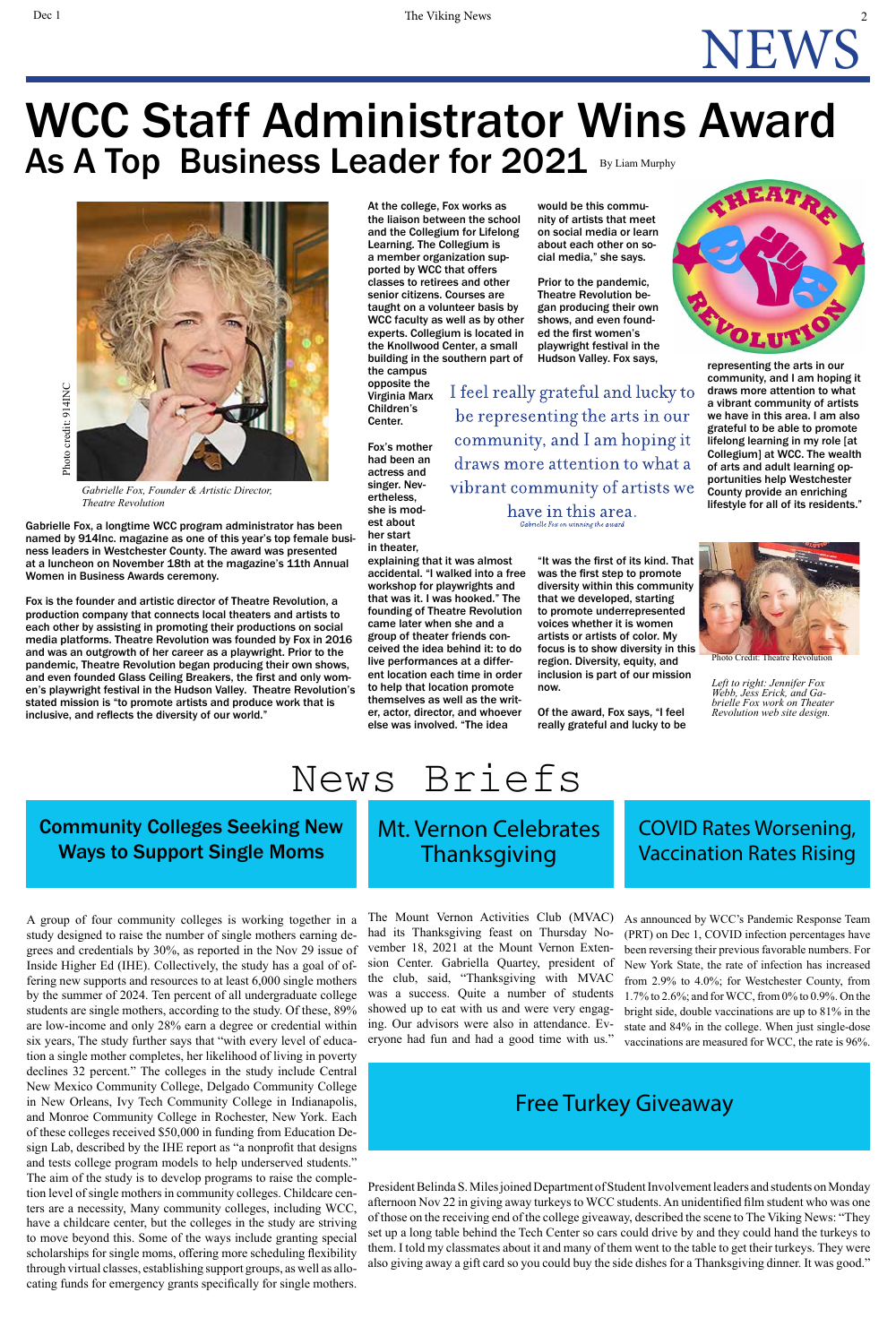### November 1 The Viking News 3 NEWS

The winners of the 3rd Creative Skills Contest sponsored by the Philosophia Honors Society were announced at a virtual awards ceremony held on Nov 12. The Philosophia Creative Contest is an event in which students, staff, and faculty are invited to share their creative side in their choice of medium: prose, poetry, mixed media, and art & photography.

For the 3rd Creative Skills Contest, submissions in different formats such as personal narratives, reflective essays, photographs, artwork, songs, videos, and more were invited on the topic of "My Personal Paradise." The competition was open to the entire Westchester Community College community. Although it was sponsored by the Philosophia Honor Society, the submissions were not only received from Honor students but also from regular students and faculty. All submissions were welcomed, and all winners got the chance to showcase their skills to the general public and were rewarded for their efforts with a gift card.

All of the recitations and submissions were well received, judging from the spoken comments and the remarks submitted in the Zoom Chats. The attendees were allowed to see a little piece of the artists' personal lives as they shared their visions of personal paradise. Attendees congratulated the contestants for their efforts.

Dr. Mira Sakrajda, the Director of the Honors Programs and Honors College, said "What really struck me was when we were reviewing the submissions. Each of us found some sort of connection to the pieces. It's a different level of connecting to other people... on a more emotional level." Philosophia President Zeff Carriero said that he "personally enjoyed looking at all the submissions and hearing from the students [about] their inspirations for the submissions because they did come in such varying formats."

## Philosophia Honors Society Announces Winners of Creative Competition By Dalesky Joseph and Marygrace Orfanella

#### **Winners** Prose: Lena Ryzy Poetry: Niomi Shah Mixed Media: Melanie Fisher Art & Photography: Elizabeth Grey

#### **Runners Up** Prose: Anthony Scordino Poetry: Mailyne Maduro Mixed Media: Sofia LoMedico Art & Photography: Anna Szegedi

#### A paradise My paradise It's a place, It's a feeling in the space It's a song, it's a painting It's creation of an artist Which could be the best moments of my life.

It's in the snow, in the clouds, in the space With all the interstellar objects With the people I love and care With all that matters and with all that needs

A successful and a happening life With a family that is proud Friends who understand And Love who is everything perfect for Ni

Everyone perfect with their own imperfections Accepting each other with their whole heart and soul

This would be my paradise Which has nothing too high My paradise with problems and strength With anger and feuds but Always ending up together

Like a climax of a movie I ts Ni'z paradise and it would be the perfect for me. Coz its mine.

#### Paradise

Every moment is special in my paradise And that can never be forgotten All those snow with angels And the stars with the dangers All the known with the unknown All the magic and the dreams All the mysteries and ice creams Coz I like it in my paradise.

It's an imagination Unique creation By my mind, by my heart By my instincts and the scars I would create my Paradise And it's nice welcoming all those who hides in the blanket of the dark nights. That's how my Nise would Shine would shine would shine in the darkest of the nights. --- Ni





*Surroundings* by Elizabeth Grey Winner, Art & Photography Category, Philosophia 3rd Creative Skills Contest

## WINNERS of the Philosophia 3rd Creative Skills Contest

Honorable Mentions Quanisha Hemmings Rayna Goddard Toni Grady Chih Yi Lee

By Niomi Shah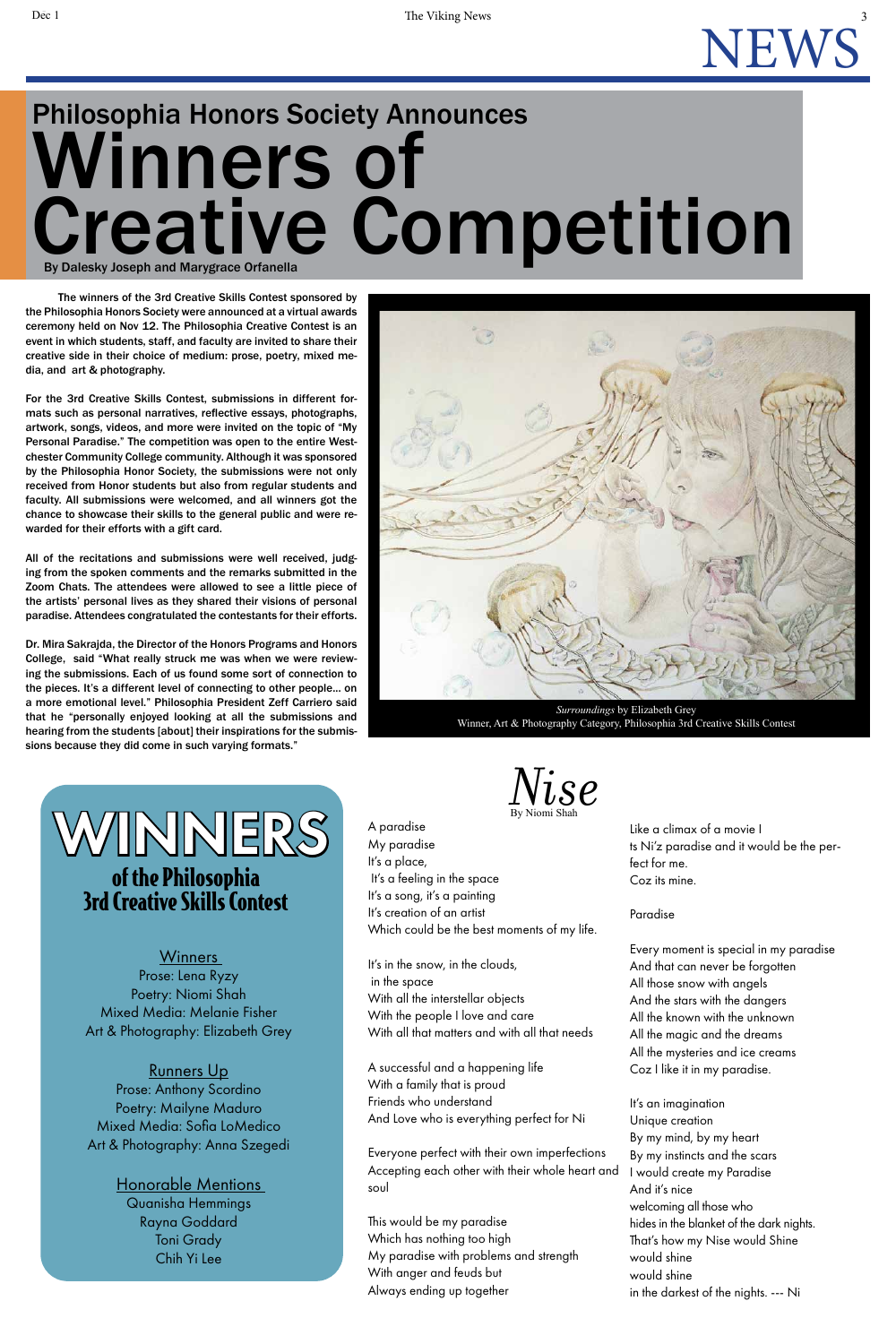### november 1 The Viking News 4 The Viking News 4 The Viking News 4  $\frac{4}{3}$ FEATURES

Many WCC students may be surprised to learn that the College not only has a music department with credit classes in piano, percussion, voice, ear training, introduction to audio, live sound engineering, and guitar, but also has a music group that any student can join. Musicology is an SGA-sponsored group that provides opportunities for students who love to sing or play an instrument. In Musicology, students choose the music and are directed by a member of the WCC music faculty.

Under the direction of Prof. Rosemarie Serrano of WCC's music department, Musicology currently has a Show Choir that meets on Tuesdays from 2-3:30pm in HAAB 104. The choir is looking for new performers, both singers and instrumentalists. The group is open to students, faculty, and staff. This is separate from the WCC Instrumental and Vocal Ensemble, a music class that also welcomes new members. In Spring 2022, Musicology will also re-introduce a Jazz Ensemble that will meet on Wednesdays at noon. All WCC students with a GPA of 2.0 or higher are eligible to join Musicology.

This semester, the Musicology Show Choir members include WCC students Melissa Brown, Kayla Hidalgo. Tayler Kennedy, Zulema Rodriguez and Sophie Vaughn-Johnson, and faculty member Ellen Kreger.

When asked about her experience with Musicology, student Sophie Vaughn-Johnson said, "This group has been so much fun to work with and I am so grateful to have gotten the opportunity to be a part of it. After COVID shutting down my last



year and a half of high school and there not being many musical opportunities, it's really nice to be able to go into college and have a group to sing with. Everyone is so great, and I have had such an amazing time so far working with every member. We all work together so nicely, and our pieces have been coming together so well. I am very excited to be able to perform it for an audience and show off all the amazing work everyone in the group has done."

By Melissa Brown

# **Musicology** Satisfies Students' Passion to Perform

**The Show Choir will be presenting a concert on Tuesday, December 16 at 2pm in HAAB 104.** The concert will also include participants from the WCC Instrumental and Vocal Ensemble music class. Anyone who is allowed to be on cam- pus is invited to attend the performance. For more information, contact Prof. Rose- marie Serrano at Rosemarie.Serrano@su- nywcc.edu

*Photo Credits: Musicology*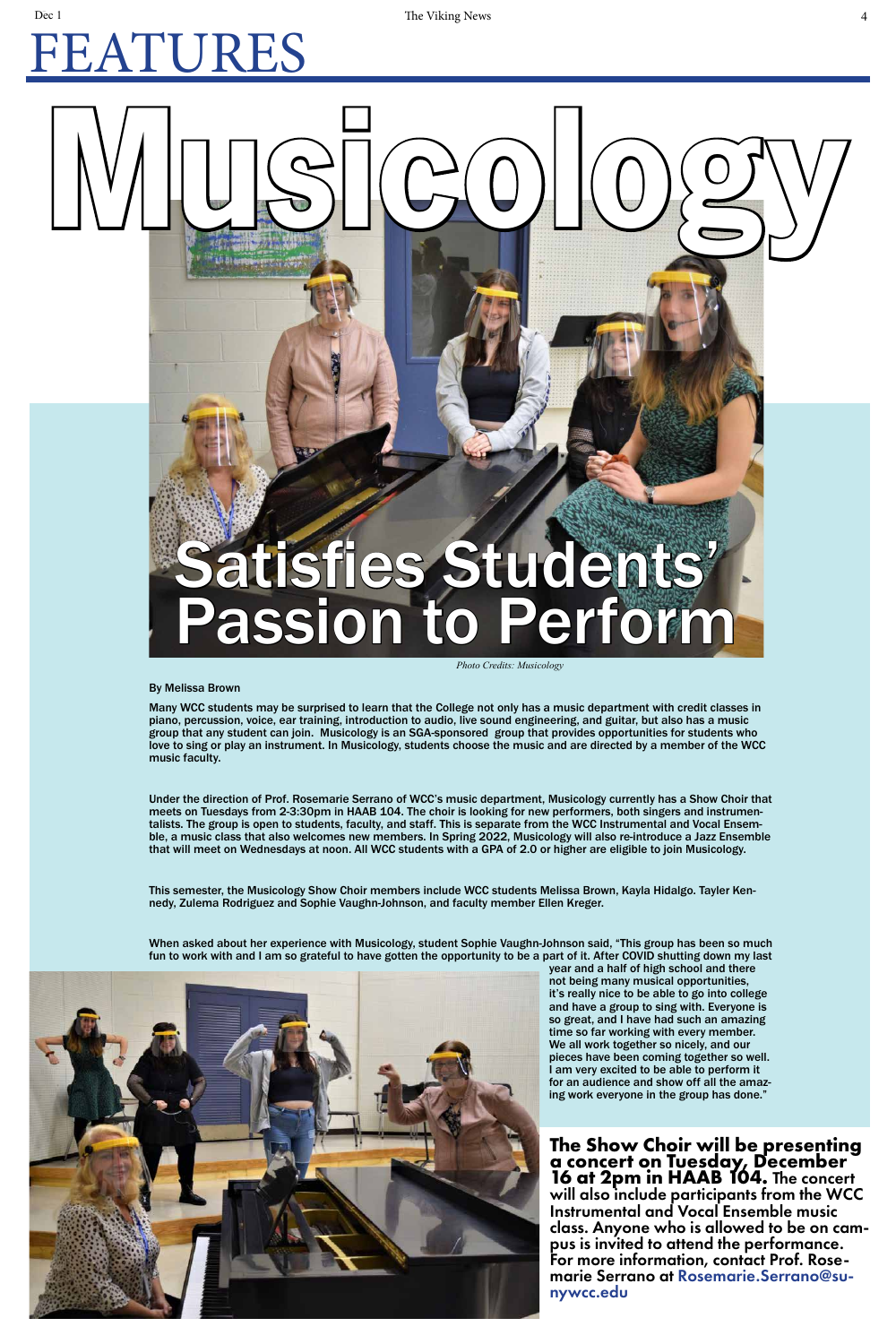For the 9th year in a row WCC has hosted its GLOWsponsored drag show. Featuring four boisterous drag performers doing their acts online, the show was a fun-filled success.

The show was emceed by none other than Tina Burner, Miss National Comedy Queen 2019 and competitor from season 13 of the Emmy Award winning show, RuPaul's Drag Race. The performers were ShowPonii, the "Premier Drag King of the Hudson Valley,'' Andramada the "Latina Bearded Mistress", and Venus, whose name is a title within itself. The audience, though small, was not lacking in enthusiasm, with hooting and hollering after each number.

After the performance the performers cheerfully answered questions from the audience. One of the first questions to the performers was "How did you get into drag"? While all of the performers had interesting and, in the case of Tina Burner, humorous answers, perhaps the most heartfelt one came from Show-Ponii, who explained that he started going to drag shows with fellow performer Venus, and while he enjoyed the shows, he noticed there was an alarming lack of inclusivity in one component: drag kings. So ShowPonii decided to take up the mantle himself.



## *Review* **DRAG Returns to WCC**



#### november 1 The Viking News 5 States 1 and 2018 1 and 2019 1 and 2019 1 and 2019 1 and 2019 1 and 2019 1 and 20 OPINION Dec 1

Andramada gave another heartfelt answer to which many can relate. Andramada was not sure that they were suited for drag based on their physical appearance. Throughout their life they were told that they look like a man due to their broad shoulders and facial hair. However, with their love of makeup and desire to express their femininity (in their words, "to let that monster out"), they pushed their way into the drag performing lifestyle, embracing their facial hair in their look and their Latinx heritage in their music choices.

Another question posed to the performers was "How do you pick your songs"? Tina Burner prefers to use anything that speaks to her, while Venus leans towards the "divas" of music for their ballads. They also love to perform anything "stupid and fun." Let the pictures of these artists speak for themselves!

#### By: Marygrace Orfanella







*Tina Burner*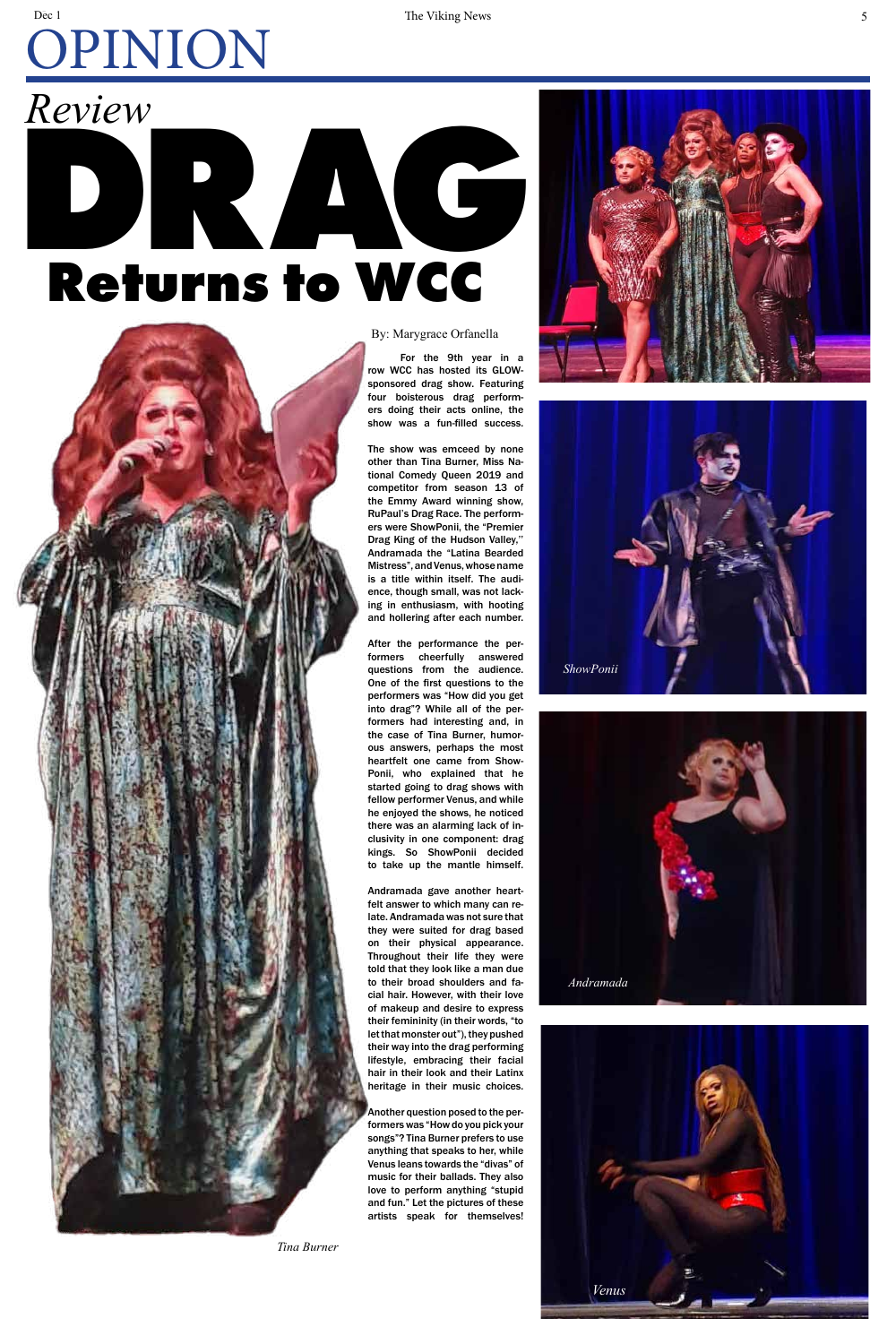## November 1 The Viking News 6 the Viking News 6 the Viking News 6 the Viking News 6 the Viking News 6 the Viking News 6 the Viking News 6 the Viking News 6 the Viking News 6 the Viking News 6 the Viking News 6 the Viking Ne FEATURES

To celebrate National Day on Writing, the Academic Support Center Writing Tutorial collected one-word responses to the question, "What does WCC mean to you?" The ASC used your answers to create this word cloud, which commemorates the college's 75th anniversary.



ducational ye-opening<br>sourceful family

on Writing 2021

letters to the editor, submissions, contact 38@my.sunywcc.edu

Fall 2021 Issue 3 Dec 1 Valhalla, NY / vikingnews.org Instagram / @thevikingnews

# Viking Visionary

## The Uiking Bews

etings are open to all Students on Mondays at 4pm. Read us online at vikingnews.org

| wnat does WCC mean      | Liam Murphy                      | Editor in Chief          |
|-------------------------|----------------------------------|--------------------------|
|                         | Elma Pejcinovic                  | <b>News Editor</b>       |
|                         | Marygrace Orfanella              | <b>Features Editor</b>   |
|                         | Position available               | Opinions Editor          |
| transformati<br>support | Tom Kavanagh                     | <b>Sports Editor</b>     |
| vibran<br>blessing      | Christina Spencer                | <b>Art/Layout Editor</b> |
| pathway                 | Position available               | Copy Editor              |
| freed                   | <b>Francky Charles</b>           | Social Media             |
|                         | Besarta Mulosami<br>Lucas Werner | <b>Staff Writers</b>     |
| <b>National Day</b>     | Jason Tamay<br>Max Gruenbaum     |                          |
| For all inquiries,      | Melissa Brown<br>Dalesky Joseph  |                          |
| and :<br>Imurp561       | Rachele Hall<br>Dana Hirsch      | <b>Staff Advisors</b>    |
| Weekly me               | Joe Sgammato                     | <u>Faculty Advisor</u>   |

Westchester Community College's Premier News Source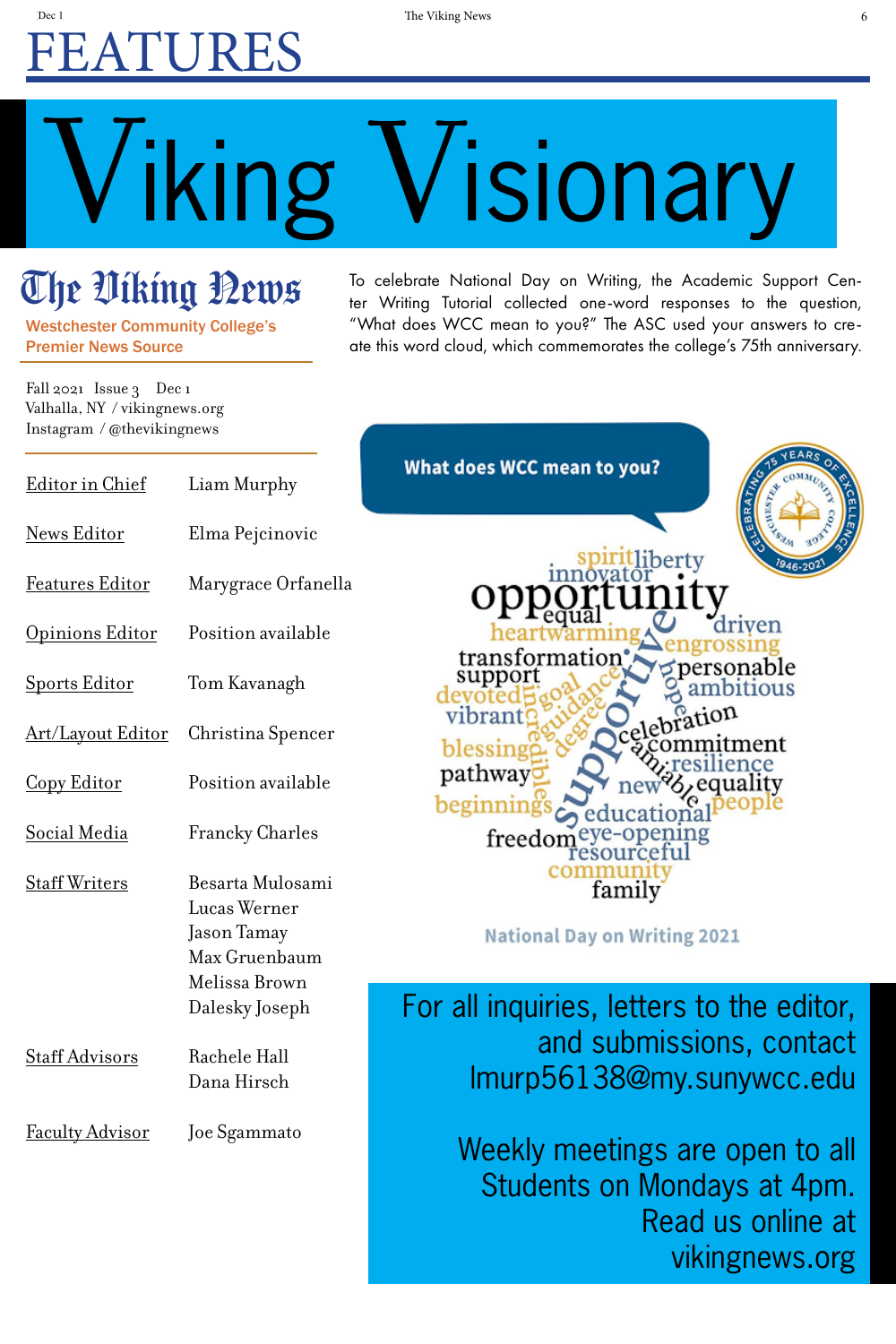### November 1 The Viking News 7 The Viking News 7 The Viking News 7  $\frac{1}{2}$ SPORTS

# Rangers Gallantly Offer Hope<br>to New York Fans

By: Liam Murphy

While most New York teams disappoint, the New York Rangers have given hope to sports fans of the city. The team has been victorious in six of their last seven games. At 13-4-3, the Rangers have 29 points, not that far off from the Capitals, who currently (Nov 28) lead the Metro Division with 33 points.

This places the Rangers above the beloved New York Islanders who for so many years have been New York's dominant hockey team. In their most recent battle, the Rangers stomped on their neighbors in Long Island, with a score of 4-1. The Islanders had

their debut game in their new venue, the UBS Arena, and were deprived of their first win in their new home.

As might be expected, the Rangers are moving up in the Power Rankings of ESPN and others. In early Stanley Cup talk, they are at least part of the conversation. They are also drawing more attention from sports writers. An incident from the Rangers-Bruins game, in which the Bruins Brad Marchand made derogatory comments to Rangers left wing Artemi Panarin, causing him to throw his glove at him and resulting in a fine for Panarin, received

wide coverage in the press. The Rangers took the game in a 5-2 victory, aided by a strong performance by goaltender Igor Shesterkin, who recently signed a 4-year contract with the Rangers. Hopes for a reversal of bad fortune for the Rangers at the hands of new coach Gerard Gallant seem to be well founded at this point. As reported by ForeverBlueshirts.com after the win over the Bruins, Gallant said, "I don't set expectations, but I am real happy with where we are at."

The Knicks are at a crucial point in the season, with a record of 11-9. On Nov 27 they bounced back as they beat the Atlanta Hawks. It was a much needed win for the team following a tough 21 point loss to the Phoenix Suns the day before. This win also gave the

Knicks some momentum since the Hawks were the team to knock them out of the playoffs last season.

The Knicks are still struggling to find their identity. They do not have a big man who can rebound and spread the floor.

> Julius Randle is leading the team in rebounding with an average of just over ten rebounds per game, but that is not enough to finish the season strong. Additionally, the Knicks are having problems at the point guard position. Kemba Walker and Alec Burks are the two guys competing for the starting spot. It doesn't seem like anybody,

including Tom Thibodeau, the head coach, knows who the best guy for the job is. Alec Burks is far from a household name, but he is the man a coach can count on to handle the ball and hit a clutch three when the team needs it most. Kemba Walker is the hometown kid who has been making noise in Madison Square Garden since as early as his junior year of high school. Not to mention he has over a dozen impressive accolades. Burks had a huge impact in the Hawks game as he scored 23 points, had 7 rebounds, and three assists. Not too shabby for a player's first start of the season. Only time will tell if he will be able to continue to put up those impressive numbers or if that game was a fluke.

Kemba Walker did not play in the game.

Julius Randle stepped up although the stat sheet didn't completely show it. He had 11 rebounds, 4 assists, and 8 points. If the Knicks can stay healthy, gel together, and do the little things they will be successful. It's extremely unlikely they will go deep in the playoffs. However, they should be in a position to make the playoffs come April.

In a city that features the Empire State Building, the Met, Central Park, and so much more, many New Yorkers will still tell you that MSG is the best place to be on any given night when the Knicks are winning.



## Knicks Score a Much Needed Win Against the Hawks

By Thomas Kavanagh